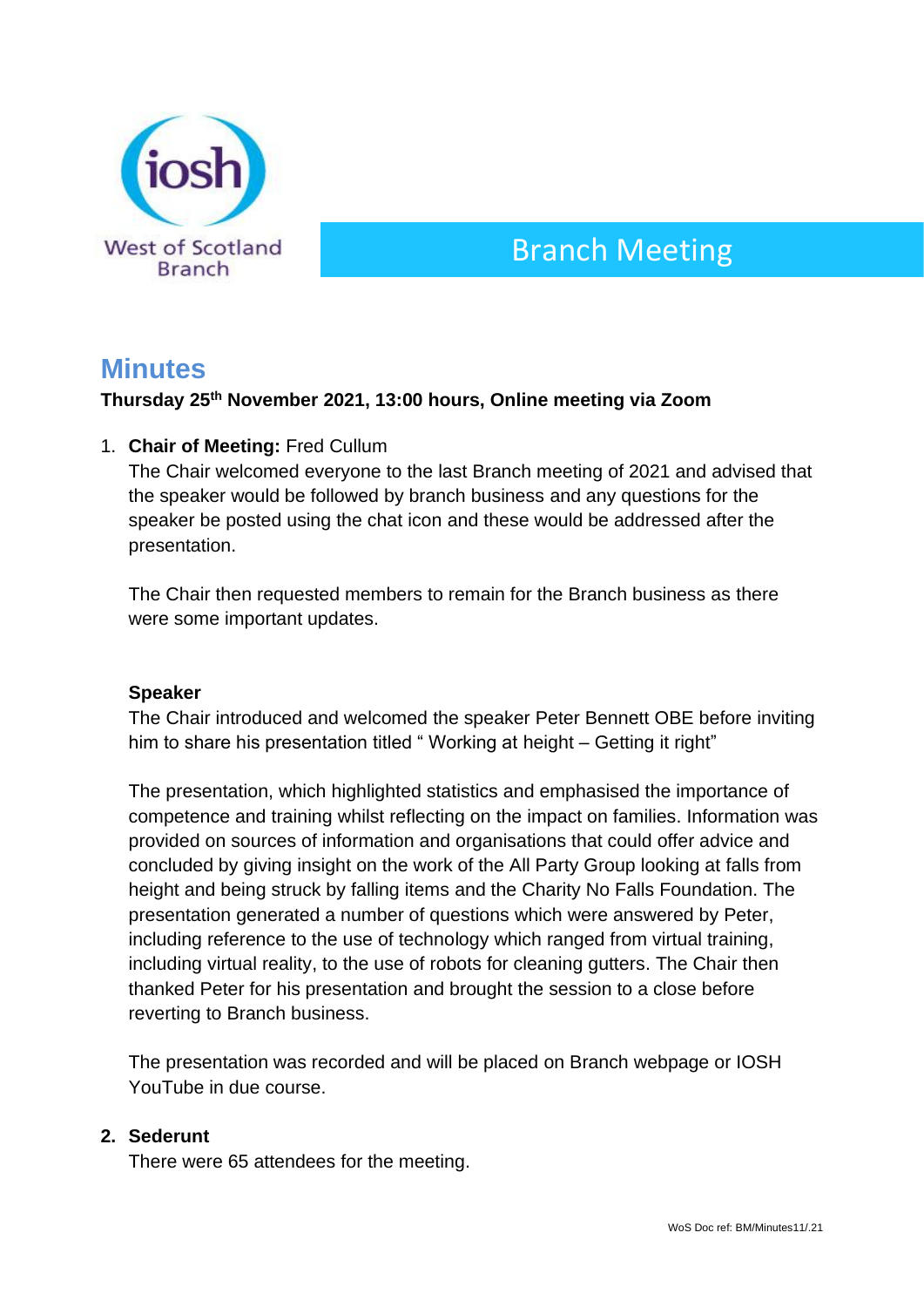# **3. Apologies**

Given the meeting was virtual there were no apologies.

# **4. Review and Approval of Minutes of Previous Meeting**

The minutes of 30th October 2021 branch meeting was reviewed and deemed an accurate record proposed by (Fiona Duff) seconded by (George Mills), following the meeting.

The minutes will be posted on the Branch website in due course.

There were no matters arising from the minute.

# **5. Current Vacancies**

Any vacancies should be emailed to the westofscotland@ioshnetworks.com The following vacancies were intimated:

- Health and Safety Officer NHS, based in Inverness [https://www.linkedin.com/jobs/view/2809538269/?eBP=JOB\\_SEARCH\\_ORGANIC&recomm](https://www.linkedin.com/jobs/view/2809538269/?eBP=JOB_SEARCH_ORGANIC&recommendedFlavor=ACTIVELY_HIRING_COMPANY&refId=cE%2FTSKYJh2v2dBWVa7y9pg%3D%3D&trackingId=fYebhOZsBbmPOBq4I4cXxg%3D%3D&trk=flagship3_search_srp_jobs&lipi=urn%3Ali%3Apage%3Ad_flagship3_search_srp_jobs%3BsvjgK5x4QbmkGZ4wLHIVjA%3D%3D&lici=fYebhOZsBbmPOBq4I4cXxg%3D%3D) [endedFlavor=ACTIVELY\\_HIRING\\_COMPANY&refId=cE%2FTSKYJh2v2dBWVa7y9pg%3D%3D&](https://www.linkedin.com/jobs/view/2809538269/?eBP=JOB_SEARCH_ORGANIC&recommendedFlavor=ACTIVELY_HIRING_COMPANY&refId=cE%2FTSKYJh2v2dBWVa7y9pg%3D%3D&trackingId=fYebhOZsBbmPOBq4I4cXxg%3D%3D&trk=flagship3_search_srp_jobs&lipi=urn%3Ali%3Apage%3Ad_flagship3_search_srp_jobs%3BsvjgK5x4QbmkGZ4wLHIVjA%3D%3D&lici=fYebhOZsBbmPOBq4I4cXxg%3D%3D) [trackingId=fYebhOZsBbmPOBq4I4cXxg%3D%3D&trk=flagship3\\_search\\_srp\\_jobs&lipi=urn%3](https://www.linkedin.com/jobs/view/2809538269/?eBP=JOB_SEARCH_ORGANIC&recommendedFlavor=ACTIVELY_HIRING_COMPANY&refId=cE%2FTSKYJh2v2dBWVa7y9pg%3D%3D&trackingId=fYebhOZsBbmPOBq4I4cXxg%3D%3D&trk=flagship3_search_srp_jobs&lipi=urn%3Ali%3Apage%3Ad_flagship3_search_srp_jobs%3BsvjgK5x4QbmkGZ4wLHIVjA%3D%3D&lici=fYebhOZsBbmPOBq4I4cXxg%3D%3D) [Ali%3Apage%3Ad\\_flagship3\\_search\\_srp\\_jobs%3BsvjgK5x4QbmkGZ4wLHIVjA%3D%3D&lici=f](https://www.linkedin.com/jobs/view/2809538269/?eBP=JOB_SEARCH_ORGANIC&recommendedFlavor=ACTIVELY_HIRING_COMPANY&refId=cE%2FTSKYJh2v2dBWVa7y9pg%3D%3D&trackingId=fYebhOZsBbmPOBq4I4cXxg%3D%3D&trk=flagship3_search_srp_jobs&lipi=urn%3Ali%3Apage%3Ad_flagship3_search_srp_jobs%3BsvjgK5x4QbmkGZ4wLHIVjA%3D%3D&lici=fYebhOZsBbmPOBq4I4cXxg%3D%3D) [YebhOZsBbmPOBq4I4cXxg%3D%3D](https://www.linkedin.com/jobs/view/2809538269/?eBP=JOB_SEARCH_ORGANIC&recommendedFlavor=ACTIVELY_HIRING_COMPANY&refId=cE%2FTSKYJh2v2dBWVa7y9pg%3D%3D&trackingId=fYebhOZsBbmPOBq4I4cXxg%3D%3D&trk=flagship3_search_srp_jobs&lipi=urn%3Ali%3Apage%3Ad_flagship3_search_srp_jobs%3BsvjgK5x4QbmkGZ4wLHIVjA%3D%3D&lici=fYebhOZsBbmPOBq4I4cXxg%3D%3D)
- HSE Manager, Multi-site Management throughout Scotland, Head office in East Kilbride
- Phoenix UK are looking for trainers in Scotland contact Phoenix direct.

# **University Liaison**

Many of you may know that we have liaised with Glasgow Caledonian and West of Scotland Universities to provide support for students, where we can. The University of the West of Scotland are looking for employers who may be able to provide placements for students from March 2022. If your employer is interested in providing support please email the secretary [westofscotland@ioshnetworks.com](mailto:westofscotland@ioshnetworks.com) and we will pass information to them.

# **6. Group reports**

Construction: **George Mills** Public Services: **Kenny Brown** Environment and Waste Management: **Susannah McIntosh** Rail: **Keith Lyall**

Copies of the reports will be included with the minutes on the Branch Website.

# **7. AOCB**

The chair intimated the following points for information:

• Membership Grades – Privy Council have now approved the changes and is now awaiting final sign off. IOSH are unable to provide any indication of date as this rests with UK Government.